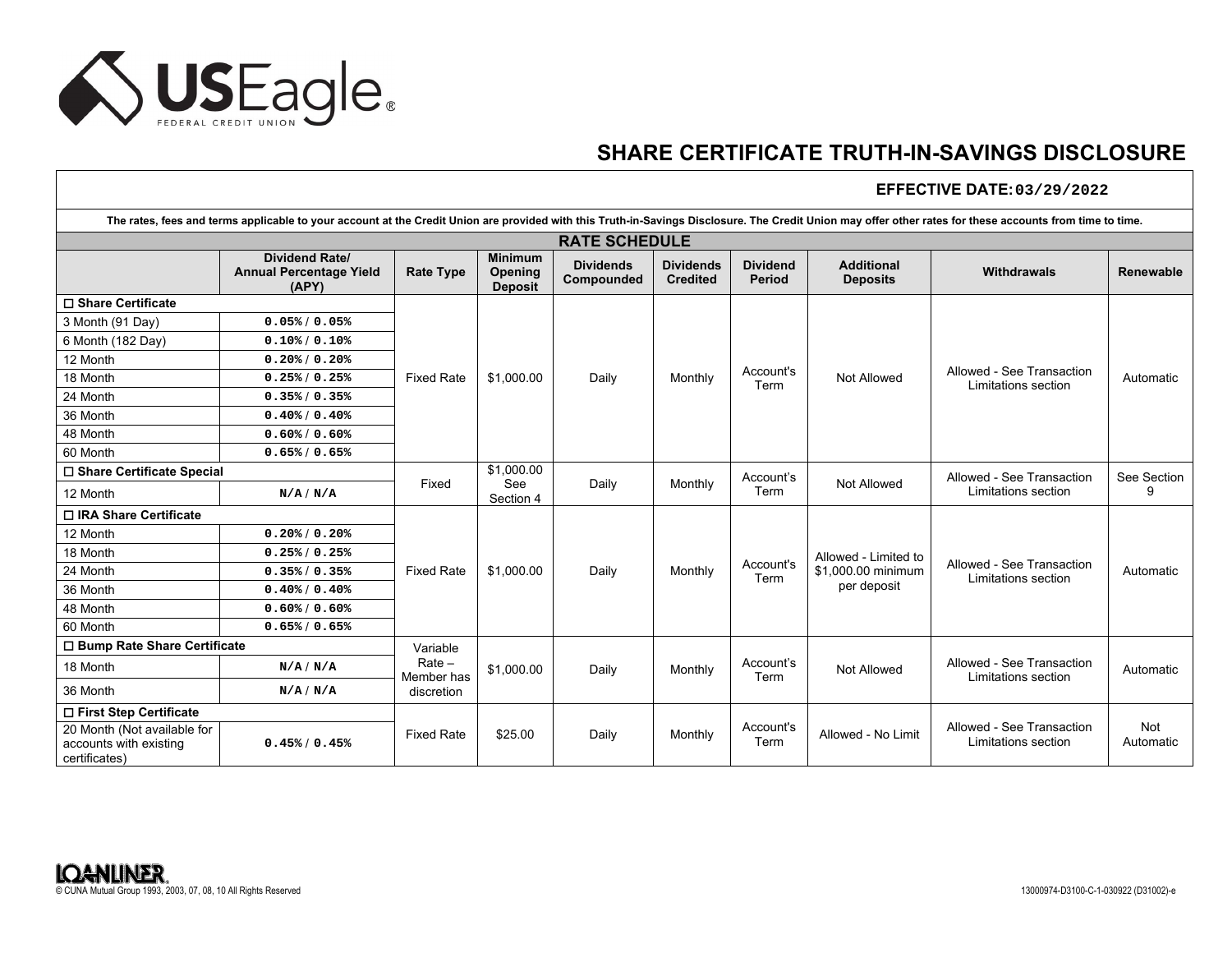| <b>RATE SCHEDULE</b>                                                                                             |                                                           |                   |                                                 |                                |                                     |                           |                                                                                                                       |                                                  |                  |
|------------------------------------------------------------------------------------------------------------------|-----------------------------------------------------------|-------------------|-------------------------------------------------|--------------------------------|-------------------------------------|---------------------------|-----------------------------------------------------------------------------------------------------------------------|--------------------------------------------------|------------------|
|                                                                                                                  | Dividend Rate/<br><b>Annual Percentage Yield</b><br>(APY) | <b>Rate Type</b>  | <b>Minimum</b><br>Opening<br><b>Deposit</b>     | <b>Dividends</b><br>Compounded | <b>Dividends</b><br><b>Credited</b> | <b>Dividend</b><br>Period | <b>Additional</b><br><b>Deposits</b>                                                                                  | <b>Withdrawals</b>                               | Renewable        |
| □ Ladder Certificate - Share or IRA<br>Five certificates: 12 Month,<br>24 Month, 36 Month,<br>48 Month, 60 Month | 0.65%<br>0.65%                                            | <b>Fixed Rate</b> | \$5,000.00:<br>\$1,000.00<br>pel<br>certificate | Daily                          | Monthly                             | Account's<br>Term         | Allowed - Limited to<br>\$1,000.00 minimum<br>per deposit which<br>will be divided<br>among all five<br>certificates. | Allowed - See Transaction<br>Limitations section | See<br>Section 9 |
| <b>ACCOUNT DISCLOSURES</b>                                                                                       |                                                           |                   |                                                 |                                |                                     |                           |                                                                                                                       |                                                  |                  |

*Except as specifically described, the following disclosures apply to all of the accounts. All accounts described in this Truth-in-Savings Disclosure are share certificate accounts.* 

**1. RATE INFORMATION —** The annual percentage yield is a percentage rate that reflects the total amount of dividends to be paid on an account based on the dividend rate and frequency of compounding for an annual period. For Share Certificate, IRA Share Certificate, First Step Certificate, Special Shar e Certificate, and Ladder Certificate accounts, the dividend rate and annual percentage yield are fixed and will be in effect for the initial term of the account.During the term of your Bump Rate Share Certificate accounts you may increase the rate one time to the rate currently in effect for the accounts of this type with the same term at the time of the bump, the adjustment applies to the remaining term. For accounts subject to dividend compounding, the annual percentage yield is based on an assumption that dividends will remain on deposit until maturity. A withdrawal of dividends will reduce earnings.

**2. DIVIDEND PERIOD —** For each account, the dividend period is the account's term. The dividend period begins on the first day of the term and ends on the maturity date.

**3. DIVIDEND COMPOUNDING AND CREDITING —** The compounding and crediting frequency of dividends are stated in the Rate Schedule. For allaccounts, at your option, you may choose to have dividends credited to your certificate account, paid to you by check or transferred to another account of yours. If you elect to have dividends paid to you by check or transferred to another account, compounding will not apply.

**4. BALANCE INFORMATION —** To open any account, you must deposit or already have on deposit the minimum required share(s) in a Regular Savings account. Some accounts may have additional minimum opening deposit requirements. The minimum balance requirements applicable to each account are set forth in the Rate Schedule. For allaccounts dividends are calculated using the daily balance method. The daily balance is calculated by applying a daily periodic rate to the principal in the account each day. Opening deposits to Share Certificate Special accounts cannot be transferred from an existing U.S. Eagle account.

**5. ACCRUAL OF DIVIDENDS —** For all accounts, dividends will begin to accrue on noncash deposits (e.g. checks) on the business day you make the deposit to your account.

**6. TRANSACTION LIMITATIONS —** For all accounts, your ability to make deposits to your account and any limitations on such transactions ar estated in the Rate Schedule. For IRA ShareCertificates accounts, additional deposits are allowe d with a minimum of \$1,000.00 per deposit. However your deposits may be less than \$1000.00 if IRA Regulations restrict the amount of your deposit. After your account is opened, you may make withdrawals subject to the early withdrawal penalties stated below.

**7. MATURITY —** Your account will mature as statedon this Truth-in-Savings Disclosure or on your Account Receipt or Renewal Notice.

**8. EARLY WITHDRAWAL PENALTY —** We may impose a penalty if you withdraw funds from your account before the maturity date.

**a. Amount of Penalty.** For all accounts, the amount of the early withdrawal penalty is based on the

term of your account. The penalty schedule is as follows:

| Terms of 1 year or less | 90 days' dividends  |
|-------------------------|---------------------|
| Terms of greater than   |                     |
| 1 year to 3 years       | 180 days' dividends |
| Terms of greater        |                     |
| than 3 years            | 270 days' dividends |

**b. How the Penalty Works.** The penalty is calculated as a forfeiture of part of the dividends that have been or would be earned on the account. It applies whether or not the dividends have been earned. In other words, if the account has not yet earned enough dividends or if the dividends have already been paid, the penalty will be deducted from the principal.

**c. Exceptions to Early Withdrawal Penalties.** At our option, we may pay the account before maturity without imposing an early withdrawal penalty under the following circumstances:

- (i) When an account owner dies or is determined legally incompetent by a court or other body of competent jurisdiction.
- (ii) Where the account is an Individual Retirement Account (IRA) and any portion is paid within seven (7) days after the establishment of the account; or where the account is a Keogh Plan (Keogh), provided that the depositor forfeits an amount at least equal to the simple dividends earned in the amount withdrawn; or where the account is an IRA or Keogh and the owner attains age 59½ or becomes disabled.

13000974-D3100-C-1-030922 (D31002)-e **9. RENEWAL POLICY —** The renewal policy for your accounts is stated in the Rate Schedule. Share Certificate, IRA Share Certificate, and Bump Rate